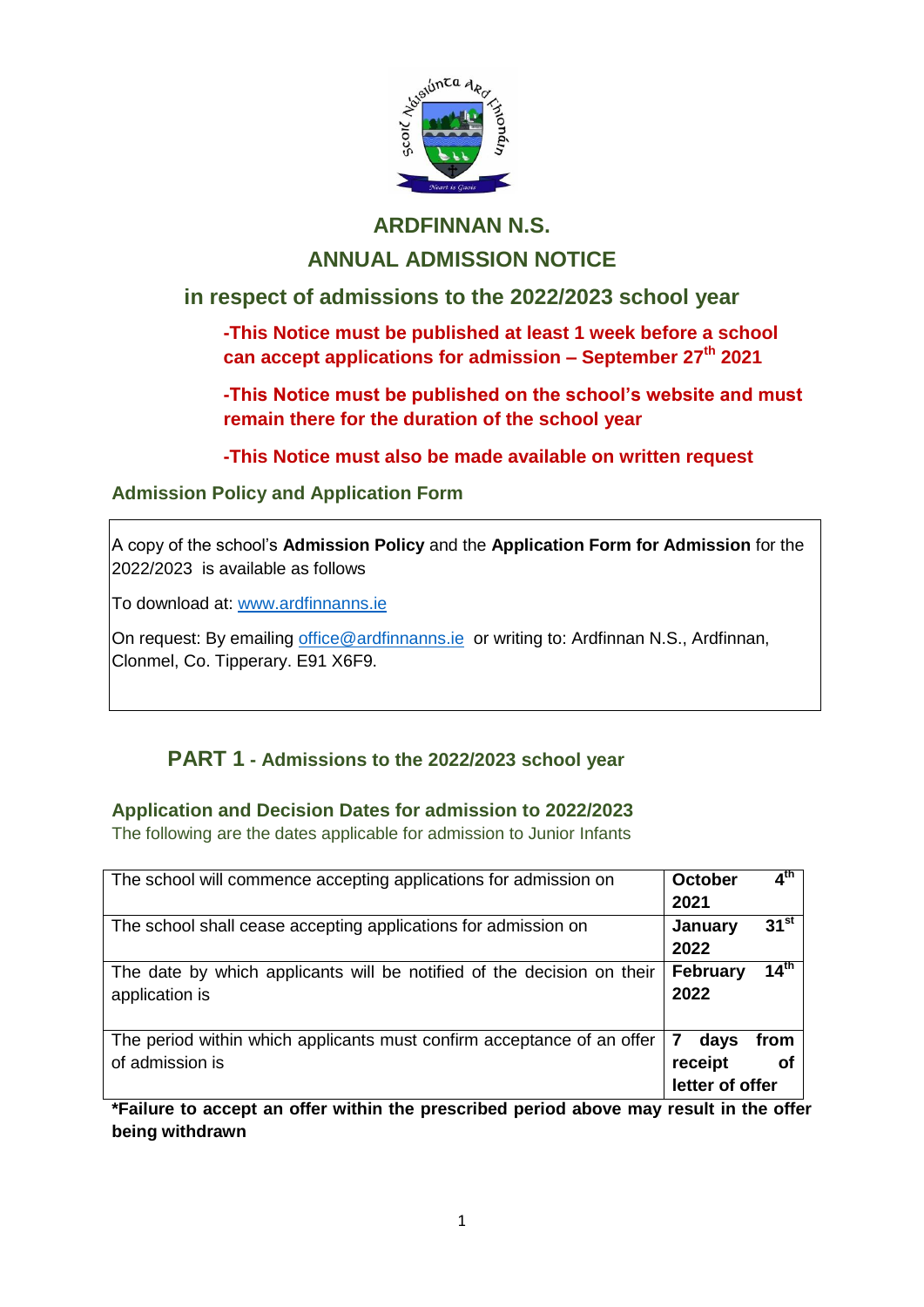**Note: the school will consider and issue decisions on late applications in accordance with the school's admission policy.**

#### **Special Class Application and Decision Dates for admission to 2022/2023**

The following are the dates applicable for admission to the school's Special Class which caters for children with Autism-

| The school will commence accepting applications for admission to the<br>special class on                                    | $4^{\text{th}}$<br><b>October</b><br>2021             |
|-----------------------------------------------------------------------------------------------------------------------------|-------------------------------------------------------|
| The school shall cease accepting applications for admission to the<br>special class on                                      | $31^{st}$<br>January<br>2022                          |
| The date by which applicants will be notified of the decision on their<br>application for admission to the special class is | 14 <sup>th</sup><br><b>February</b><br>2022           |
| The period within which applicants must confirm acceptance of an offer<br>of admission is                                   | 7<br>days<br>from<br>receipt<br>Οf<br>letter of offer |
| <br>.<br><br>.<br><b>Service Contract Contract Contract</b>                                                                 | <br>.                                                 |

**\*Failure to accept an offer within the prescribed period above may result in the offer being withdrawn**

#### **Number of places being made available in 2022/2023**

| The number of places being made available in junior infants                | 30 |
|----------------------------------------------------------------------------|----|
| The number of places being made available in the special class* catering 2 |    |
| for children with Autism is                                                |    |

(**\*Note:** If school has a number of classes that cater for different categories of SEN, details of the numbers of places for each SEN class must be provided)